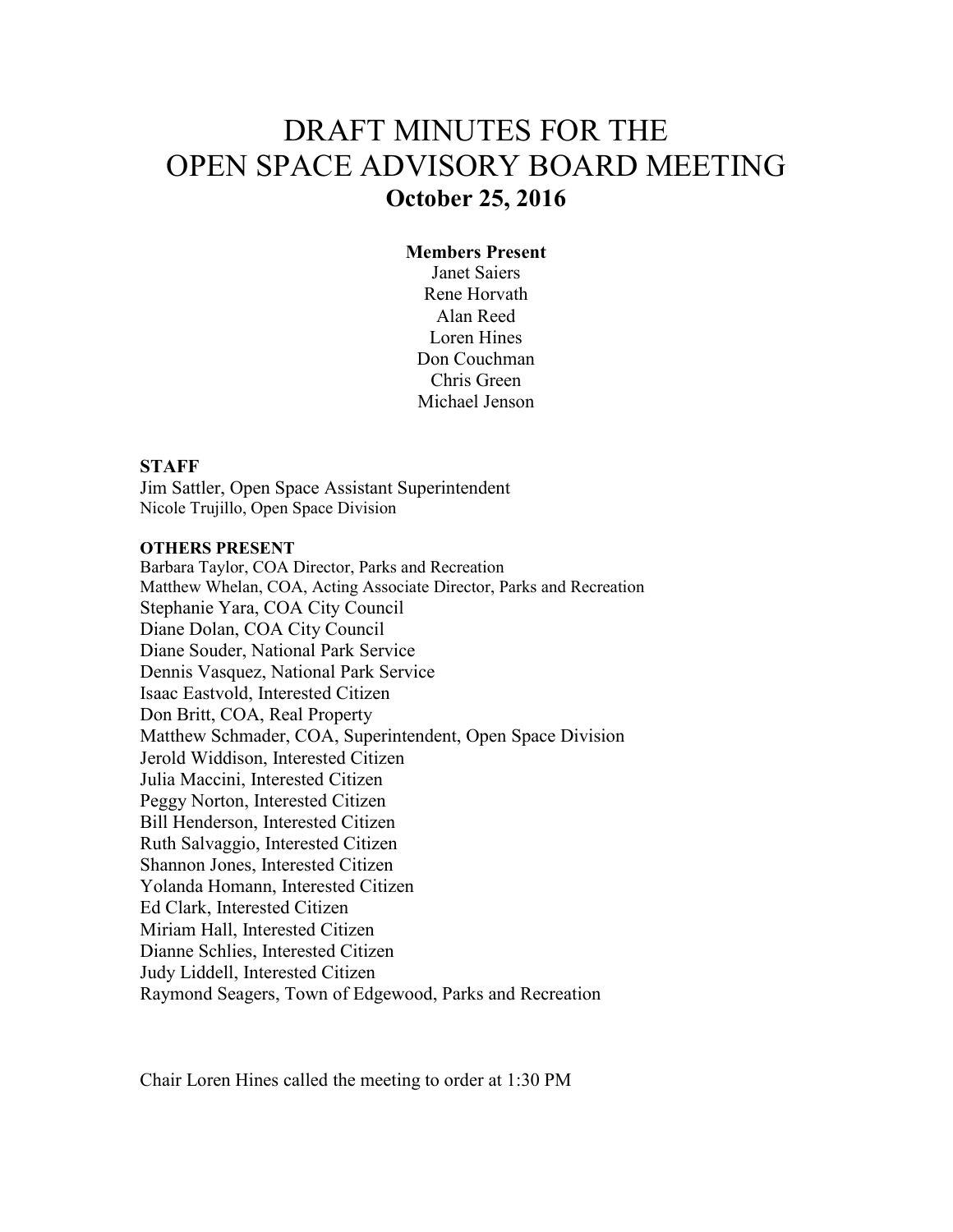# **APPROVAL OF AGENDA:**

A motion was made by Michael Jenson to approve the agenda for October 25, 2016. The motion was seconded by Don Couchman. After some discussion by the board, the motion was amended to move item 10 to 5a. A vote was taken and the motion passed on a 6 to 0 vote. Janet Saiers was not in attendance at the time, so was not able to vote.

# **APPROVAL OF MINUTES:**

A motion was made by Michael Jensen to approve the August 23, 2016 minutes. The motion was seconded by Alan Reed. A vote was taken and the motion passed on a 7 to 0 vote.

# **PUBLIC COMMENT:**

Peggy Norton president of the North Valley Coalition stated that she would like to request that the contractor follow what would be required for a storm water pollution plan for the Bosque project.

### **ANNOUNCEMENTS:**

Janet Saiers stated that she took the survey that was put out by the Bernalillo County Parks and Recreation Department regarding the use of the new tax that was done through green print.

Alan Reed announced the 2017-2017 work plan for the board.

Don Couchman announced that he would like to put on the agenda in the near future the topic of public outreach/film presentation for Open Space. Barbara Taylor announced that Gov.16 has a history piece on Open Space. This item will be put on the November meeting agenda.

# **ACTION; LOCTION FOR THE REGULARLY SCHEDULED MONTHLY MEETINGS OF THE OSAB:**

A motion was made by Janet Saiers to move the regular Open Space Advisory Board meetings back to the Open Space Visitor Center. The motion was seconded by Alan Reed. After some discussion, a vote was taken and the motion passed on a 6 to 1 vote.

# **PETROGLYPH NATIONAL MONUMENT VISITOR USE PLAN PUBLIC MEETINGS:**

Dennis Vasquez gave a presentation on the development of a visitor use management plan for the Petroglyph National Monument that is co-managed with the City of Albuquerque Open Space Division.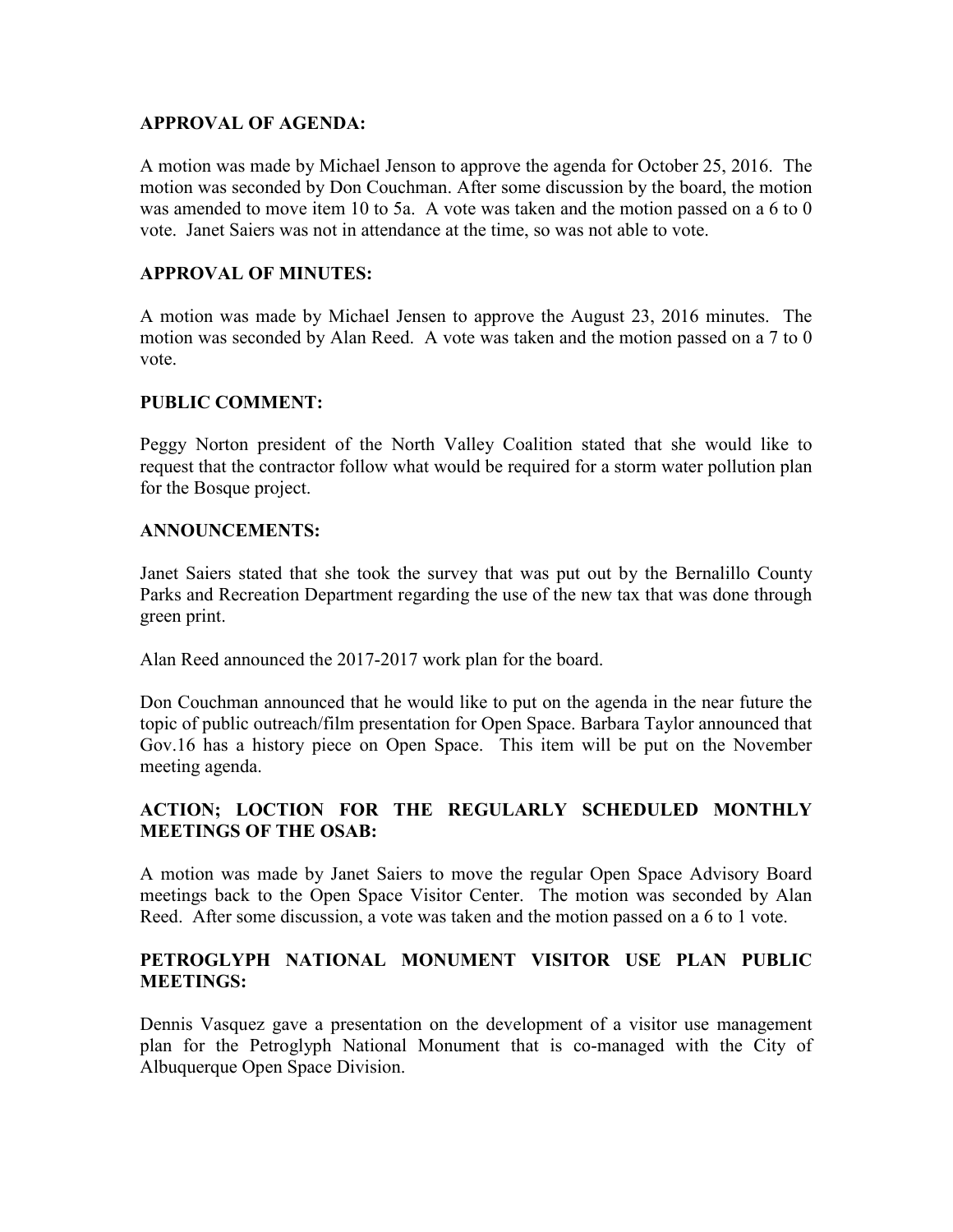# **REAL PROPERTY REPORT:**

Don Britt gave an update on the Farmington trade land sale. He stated that one proposal has been submitted and it was above the appraised value. This has to go to City Council for approval but the process will be moving forward.

A motion was made by Alan Reed to approve the sale of the Farmington parcel as described by the Real Property manager. The motion was seconded by Don Couchman. After some discussion by the board, a vote was taken and the motion passed on a 7 to 0 vote.

Don Britt stated that he did receive the appraisal for Juan Tomas and the appraised value is \$1,200 per acre and that is a 1295 acre parcel. The original base value in the exchange was \$1,187.00. If the Open Space would like to retain that property, they would owe the Albuquerque Academy \$3,367.00

Alan Reed would like the board to discuss if this property should remain in the Open Space inventory. He would like for this to be put on the November agenda as an action item.

Don Britt stated that he recently had a request from the town of Edgewood to enter into an agreement with the City of Albuquerque to allow for a parking lot on some of the tradelands. This is to be put on the November agenda listed as an action item.

Don Britt gave an update on the appraisal of the La Cuentista property. The Real Property Division is trying to figure out how to go forward before an appraisal is ordered. This item will be put on the November agenda listed as an update.

# **ACTION; ADOPT PART 2 CONDUCT FOR BOARD MEMBERS:**

A motion was made by Alan Reed to adopt and approve part 2, Conduct for Board Members. The motion was seconded by Janet Saiers. After some discussion by the board, the motion was amended to add language to 2.3 to read, Communication through the Chair: to prevent duplicate requests going to various agency staff, the preferred process for a Board member is to request information through the Board chair, who will then make the request that the Board Secretary contact the appropriate agency staff person. A vote was taken and the motion passed on a 7 to 0 vote.

### **DISCUSSION ON ABC TO Z PLAN:**

After some discussion by the board, it was determined that the Board Chair would send a comment to the LUPZ committee stating that OSAB supports retaining a Parks and Recreation presence on the DRB committee. This item will be on the November agenda to be listed as an action item.